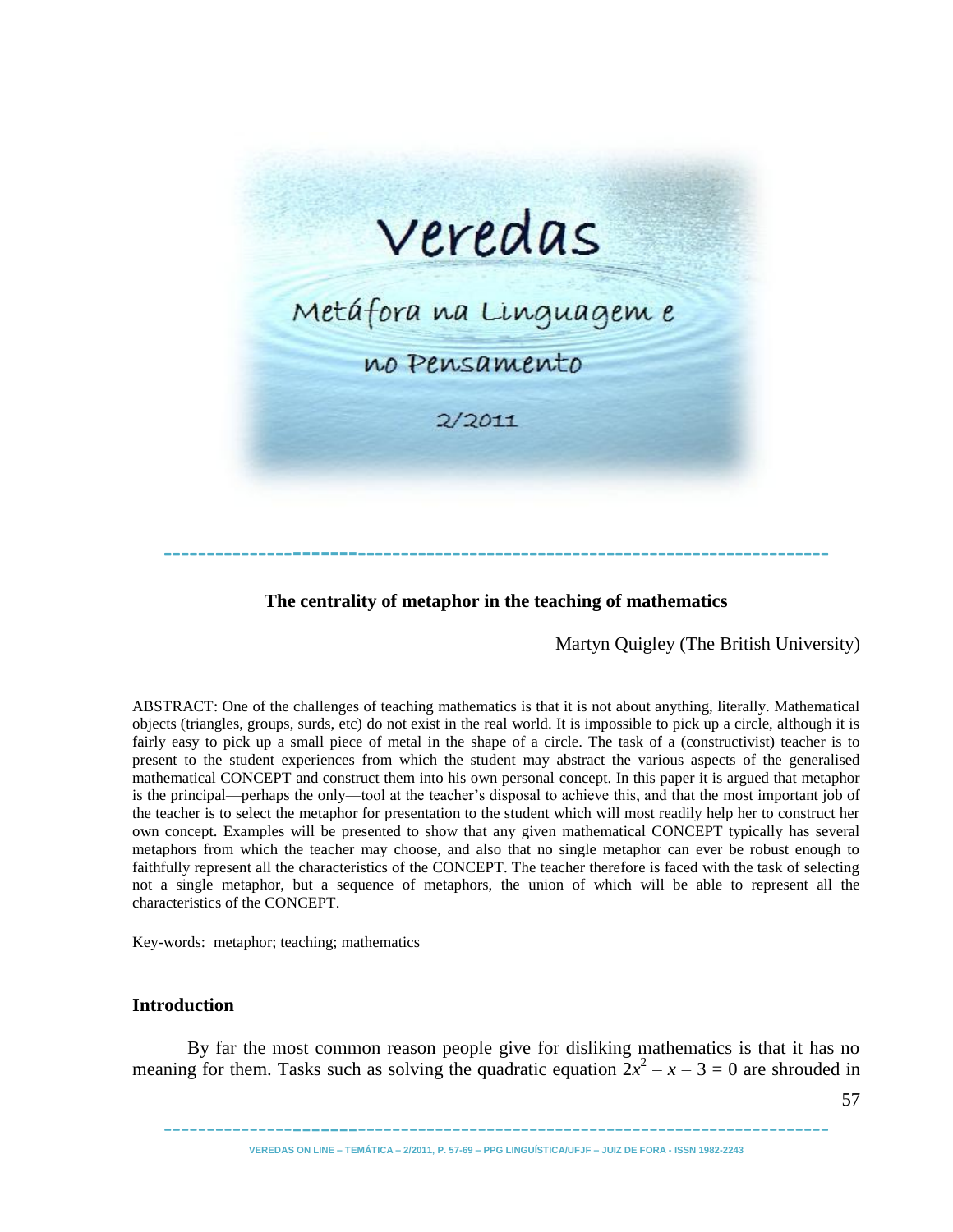mystery for many because the equation means exactly nothing at all to them. The task is quite literally meaningless. The challenge for the teacher of mathematics is to find a way or ways in which to make mathematics meaningful for children who find it incomprehensible. One particularly promising way to do this is to find ways in which people can think about mathematical concepts in terms of things they already understand, that is to find metaphors. We begin this paper by discussing briefly the cornerstone of modern mathematics learning.

#### **1. Constructivism**

It is a simple task to memorise a few words, for instance, *yat*, *yee*, *sam*, *say*, and to be able to repeat them on demand. These particular words are not arbitrary but do in fact carry a precise conventional meaning to millions of people. However without further information from an external source, no amount of introspection will allow someone who does not already know the words to derive their meaning. In the late Nineteenth Century some schools in Britain even found that it was easier to get children to memorise a book than it was to teach them to read (COULSON, 1996, for example). Learning in this way, what we might call the transmission view of learning (because teachers simply ‗transmit' knowledge from their brains to those of the children), is effective in some circumstances. For instance, in getting people to learn the National Anthem we require them to learn exactly the same set of words and to sing them to the same tune at exactly the same time. It is not necessary (although it may be desirable) for the people to understand what the words mean. For instance, the words of the Singaporean National Anthem are in Malay, but only about 15% of the population of Singapore can speak Malay.

In contrast a "core belief in contemporary approaches to learning is that knowledge and cognitive strategies are actively constructed by the learner." (BEREITER, 1985, p. 201). This view denies the assumption that words can of themselves carry meaning independent of someone to interpret them. Learners are viewed as active constructors of meaning from the interaction of what they perceive with what they already know. In mathematics education this characterisation of learning is not now merely a core belief, but has become ubiquitous, although there are very many variations on the theme, from Piaget's ideas of accommodation and assimilation (PIAGET, 1972), through social constructivism (VYGOTSKY, 1980) and radical constructivism (VON GLASERSFELD, 1991, for example).

If it is the case that individuals can construct their own mathematical schemas, then, as René Thom put it "... all mathematical pedagogy, even if scarcely coherent, rests on a philosophy of mathematics.' (THOM 1973, p. 204) and it is to this we now turn.

## **2. The nature of mathematics and the conceptual metaphor**

Mathematics as a discipline dates back to ancient times. Its origins probably lie in analytical methods of solving practical problems. Of course, many practical problems are similar and it must have been realized very quickly that methods for solving one particular problem could be applied to similar problems, and hence abstract methods of solving generalised problems gradually grew into a systematized discipline.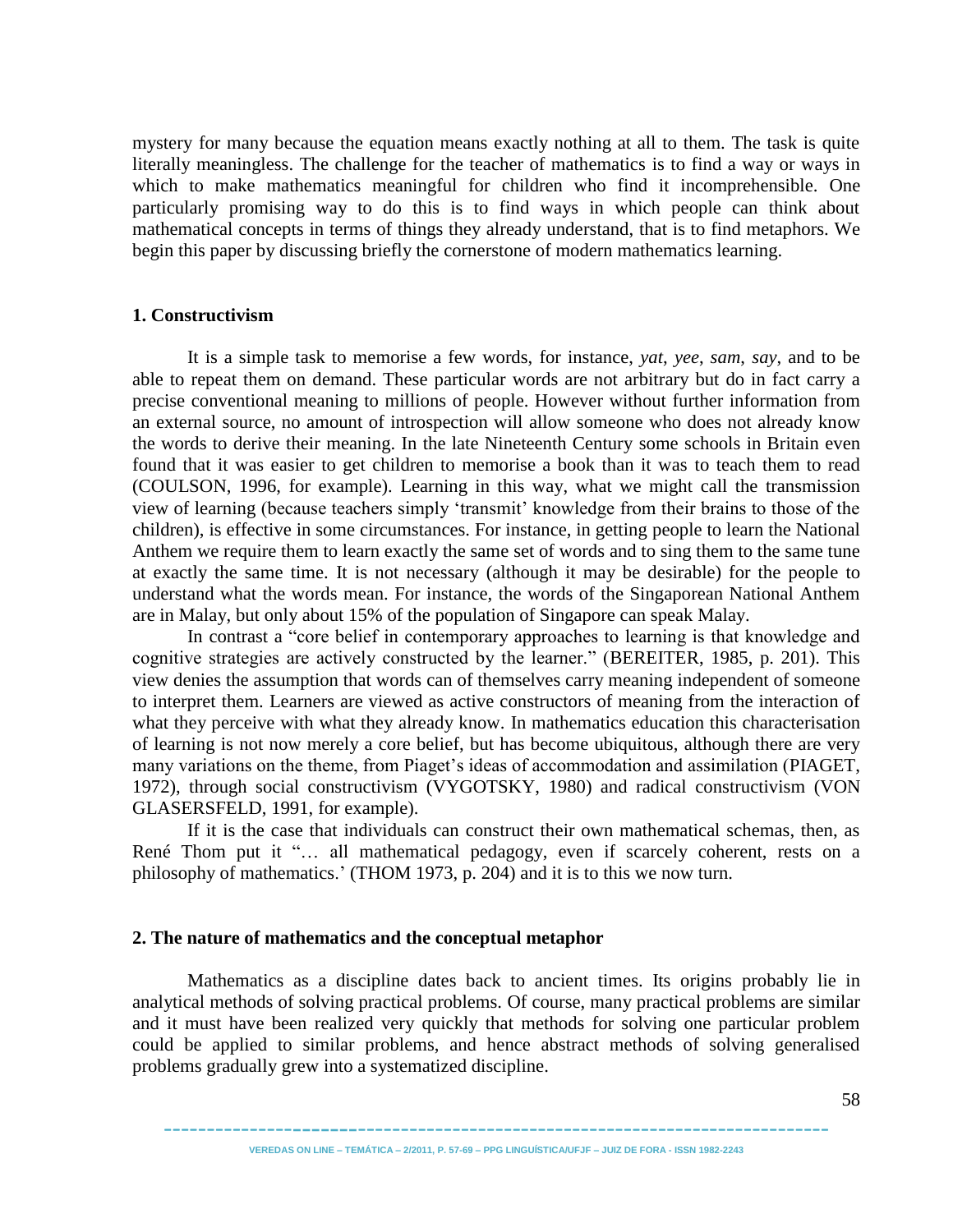Mathematics then is abstract and its objects of study are also abstract. A triangle is not a real object in the sense that it exists in our physical universe. It is not possible to pick up a triangle, but it *is* possible to pick up a piece of card which is roughly the *shape* of a triangle. So if we cannot hold a triangle in our hands, but we *can* hold one in our minds, then where does it come from? Lakoff and Nùñez have argued that "It comes from us! We create it, but it is not arbitrary… Mathematics is a product of the neural capacities of our brains, the nature of our bodies, our evolution, our environment, and our long social and cultural history." (LAKOFF and NÙÑEZ, 2000, p. 9). Their book, *Where mathematics comes from* (WMCF) is devoted to explaining how humans conceive and understand mathematical concepts. They describe how mathematical concepts—such as TRIANGLE—arise through *conceptual metaphor*, the "...mechanism by which the abstract is comprehended in terms of the concrete" (LAKOFF and NÙÑEZ, 2000, p. 5).

Richard Skemp described how one can think of mathematical concepts as a hierarchy of levels (SKEMP, 1989a, pp. 49–71). He begins with "primary" concepts; these derive directly from physical sensory experience. For instance, RED, GREEN, BLUE are primary concepts. COLOUR "is a secondary concept which is formed when we realize what the concepts [RED, GREEN, BLUE] etc. have in common." (SKEMP, 1989a, p. 56). Similarly the concept SHAPE derives from direct (visual) experience with SQUARE, CIRCLE, TRIANGLE.

When one realizes that physical objects, such as plastic counters, have both COLOUR and SHAPE, then, according to Skemp, one constructs another secondary concept, ATTRIBUTE, which is "more" abstract than the concepts from which it was generated. Thus a hierarchy of mathematical constructs can be built, layering concept upon concept, evermore abstract. Other academic disciplines can also be thought of in this way, but it is mathematics which is the example par excellence of a hierarchy of concepts.

In his discussion of the hierarchy of concepts Skemp does not ever use the term "conceptual metaphor" but it is quite clear from his description of what he called "centre our attention" that that is precisely the type of mechanism he imagined taking place when a person abstracts a concept from a set of things which all possess that concept. Since the basic task of teachers of mathematics is to help students progress up the hierarchy of concepts, then a natural tool for them is the conceptual metaphor, and we now look at an example which demonstrates the teaching implication.

#### **3. Methods and metaphors**

Some years ago the son of one of my neighbours came to my house weekly for some personal tuition in mathematics. On one occasion he turned up almost in tears, tears of frustration. He had been trying to find the values of expressions like sin 135°, tan 120º and similar functions where the angle specified was greater than 90º. His difficulty was that he had only learned trigonometric functions in the context of a right-angled triangle, as in figure 1.

In figure 1, the sine of the angle marked  $x$  is calculated by dividing 11 cm by 15 cm, symbolically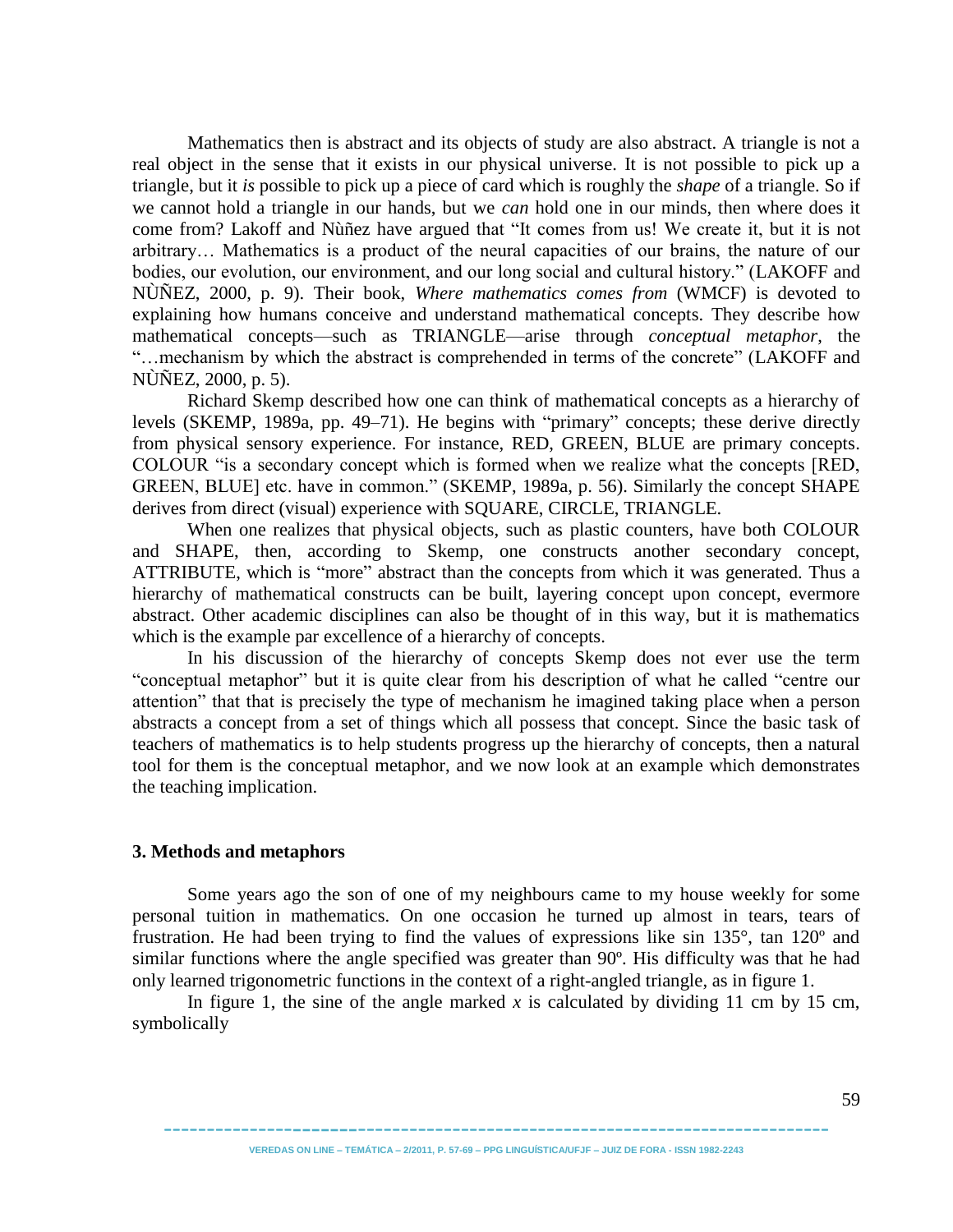

Adopting the conventional illustrative table (see LAKOFF and NÙÑEZ, 2000, p. 42, for example), we may represent the metaphor my young friend was using thus.

| TRIGONOMETRY IS A PROPERTY OF TRIANGLES               |                                    |  |
|-------------------------------------------------------|------------------------------------|--|
| <i>Source Domain: Triangles</i>                       | <i>Target Domain: Trigonometry</i> |  |
| The measure of an angle in a (right angled) triangle  | A value of $x$                     |  |
| Ratio of opposite side to hypotenuse of that triangle | The value of sin of $x$            |  |

(Of course, there are other rows which belong in this table, and all the others which follow, but in the interest of brevity we shall omit rows to which we do not need to make reference.)

Since the measure of an angle in a (right angled) triangle cannot be greater than 90º, then the value of the parameter to the sine function, within this metaphor, cannot be greater than 90º either. Neither teachers nor students usually explain what they are doing in terms of metaphors, but doing so allows us to pinpoint the root cause of my tutee's problem; he was employing an inadequate metaphor. No amount of explanation using the metaphor TRIGONOMETRY IS A PROPERTY OF TRIANGLES is likely to help, simply because this metaphor is not powerful enough to represent trigonometric functions in the richness necessary to evaluate sin 135°. We need a different metaphor; the one I employed was related to the unit circle.

Mathematically, this is simply a circle of radius 1 unit centred on the origin, O, of a pair of Cartesian coordinates.<sup>1</sup> We add a (counter-clockwise) rotating point P on the circumference, the radius connecting the point to the origin, and the marked angle, ϕ, which that radius makes

 $\overline{a}$ 

 $1$  This is a simple way of describing the unit circle which ignores the conceptual metaphors upon which it is built. For a detailed explanation, the interested reader is referred to Lakoff and Nùñez (2000, pp. 387–393).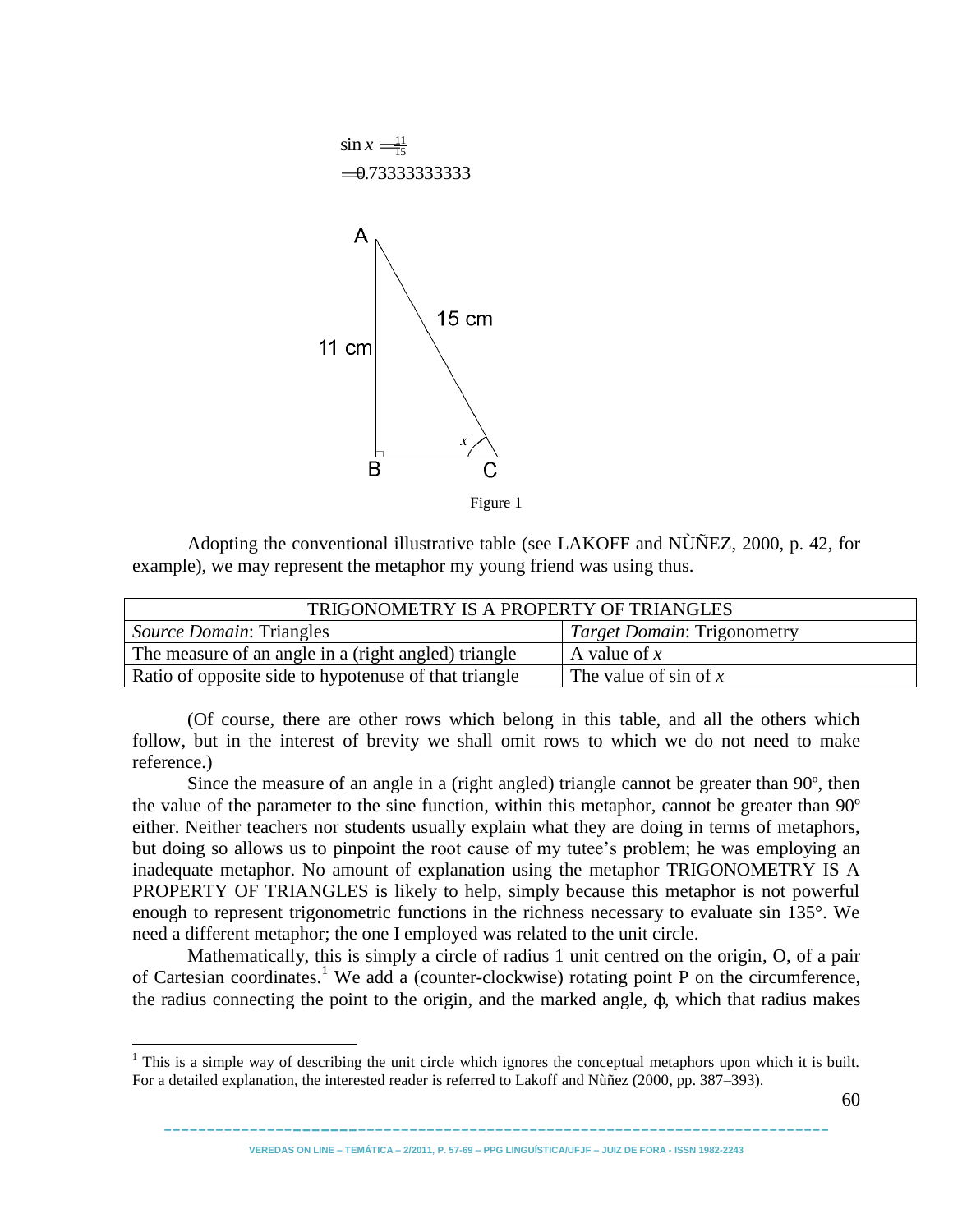with the *x*-axis, as in figure 2. We now *define* the value of sin ϕ to be the *y*-coordinate of P. Metaphorically speaking, we can set up the following table. (We ignore here the strict requirement to establish a correspondence between an angle and its measure, and also between the coordinates of a point and the numerical value attached to them.)



Figure 2

| TRIGONOMETRY IS A PROPERTY OF THE UNIT CIRCLE                    |                            |  |
|------------------------------------------------------------------|----------------------------|--|
| Source Domain: Unit Circle<br><i>Target Domain: Trigonometry</i> |                            |  |
| The measure of the angle of rotation of P                        | A value of $\phi$          |  |
| The value of the y-coordinate of P                               | The value of sin of $\phi$ |  |

Not only does this metaphor enable us to understand what "the value of sin 135°" means, but it also allows us to understand how the sin function can take *any* value. We can easily extend the metaphor to include cosine and tangent.

Teachers would normally think of the two metaphors, TRIGONOMETRY IS A PROPERTY OF TRIANGLES and TRIGONOMETRY IS A PROPERTY OF THE UNIT CIRCLE to be different *methods* of teaching trigonometry rather than as metaphors. In mathematics textbooks the former method is almost always chosen, and rarely with any kind of justification; presumably it is because the teachers want to be able to use the trigonometric ratios to calculate angles and lengths of sides of triangles. This is rather harder to do with the second method, one would need to go on to show how the sine and cosine functions arrived at via the unit circle can be used in right-angled triangles, probably by setting up a metaphor between the properties of triangles and the unit circle.

The teacher has to choose then between one metaphor/method which can be quickly applied to practical problems, but which cannot be extended, or another metaphor/method which is initially a little more complicated to apply, but permits a satisfactory extension to more advanced trigonometry. Similar choices confront teachers of mathematics every day. Generally, teacher training courses in mathematics education do not provide a coherent set of principles to guide trainees in these choices, but we shall argue that metaphoric analysis, such as the above for trigonometry, provide exactly the tool the teacher of mathematics needs to make choose when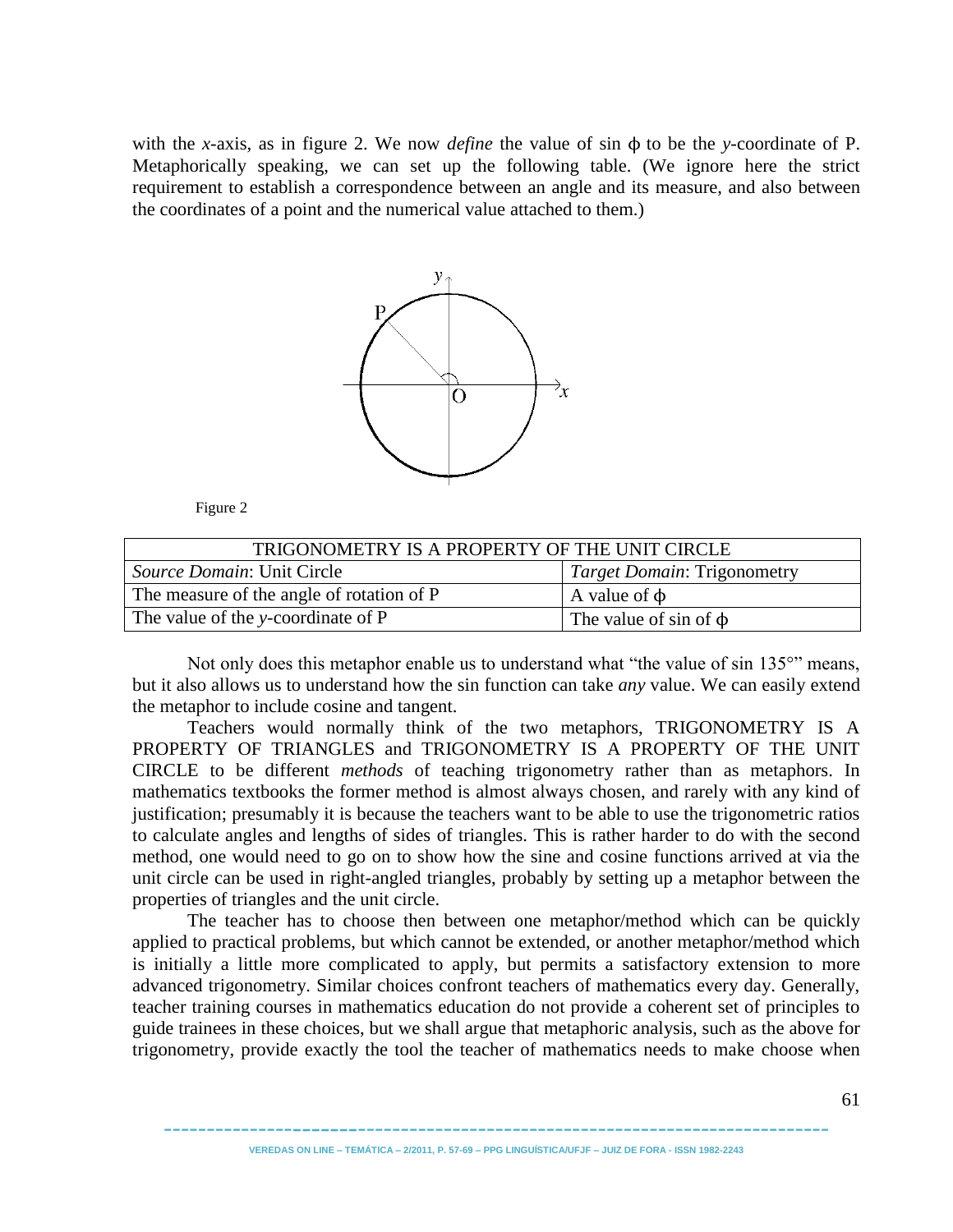two or more metaphor/methods are available. The following case study of teaching about the integers shows how the tool can be used.

#### **4. Case study: The integers**

 $\overline{a}$ 

Generations of students have struggled—usually without much success—to master an understanding of the integers  $(..., \overline{3}, \overline{2}, \overline{1}, 0, 1, 2, ...)$  and how to compute using them<sup>2</sup>. They have grappled with such odd phrases as *what is minus three minus minus seven?*, or *two negatives make a positive* (only to discover that negative three plus negative five is negative eight). And why is it that negative three times negative five has to be positive fifteen? And why don't calculators work the way we teach children? On my desk, one calculator gives 3 as the result of  $2 - -5$ , another gives  $-3$ , and a third won't do it all, reporting an error. By examining the various metaphors available to teachers we shall be able to see the root cause of these problems and also how the teacher can avoid them.

The negative integers are usually to be found in the curriculum for children aged about 11–12. This is probably because the negative integers are the first quantities children meet which cannot be instantiated by physical objects; one may have 16 apples,  $\frac{3}{5}$  of a pie or \$0.65, but one cannot have  $-4$  cats. Children therefore need to be able to manipulate abstract concepts rather than physical embodiments. We shall return to this point later.

Most school textbooks (in English) introduce negative integers through the metaphor of ambient temperature (METCALF, 2006, p. 27 for instance), as if the correspondence between components of the domains were obvious. In fact, there is a problem here. Consider the metaphor INTEGERS ARE TEMPERATURES as in the table below.

| INTEGERS ARE TEMPERATURES                                            |                      |  |
|----------------------------------------------------------------------|----------------------|--|
| <i>Source Domain: Temperatures</i><br><i>Target Domain: Integers</i> |                      |  |
| $0^{\circ}$ C                                                        |                      |  |
| Temperature above $0^{\circ}$ C                                      | Positive integer     |  |
| Temperature below 0°C                                                | Negative integer     |  |
| Addition of temperatures                                             | Addition of integers |  |

The problem is that one of the first things we wish to do is to add integers, for instance 37  $+ 15 = 52$ . As the metaphor stands we get  $37^{\circ}\text{C} + 15^{\circ}\text{C} = 52^{\circ}\text{C}$ , but what interpretation can we put on this? It doesn't make very much sense to add the temperature on, say, Monday (37ºC) to the temperature on Tuesday (15ºC) to get 52ºC—what can it mean? One possibility is to have addition of integers correspond to a *rise* in temperature, so  $37^{\circ}C + 15^{\circ}C = 52^{\circ}C$  might mean "The temperature was  $37^{\circ}$ C and it rose by  $15^{\circ}$ C so the temperature now is  $52^{\circ}$ C" (not that unlikely an occurrence in the UAE!)

<sup>2</sup> We distinguish between two terms: *minus*, conventionally symbolized by the en-dash. –, and *negative*, here symbolized by a raised hyphen,  $\overline{\phantom{a}}$ . Hence 2 – 5 is articulated "two minus five" and 2 –  $\overline{\phantom{a}}$ 5, articulated as "two minus negative five".

<sup>---------------</sup>-------------------------------------------------------------- **VEREDAS ON LINE – TEMÁTICA – 2/2011, P. 57-69 – PPG LINGUÍSTICA/UFJF – JUIZ DE FORA - ISSN 1982-2243**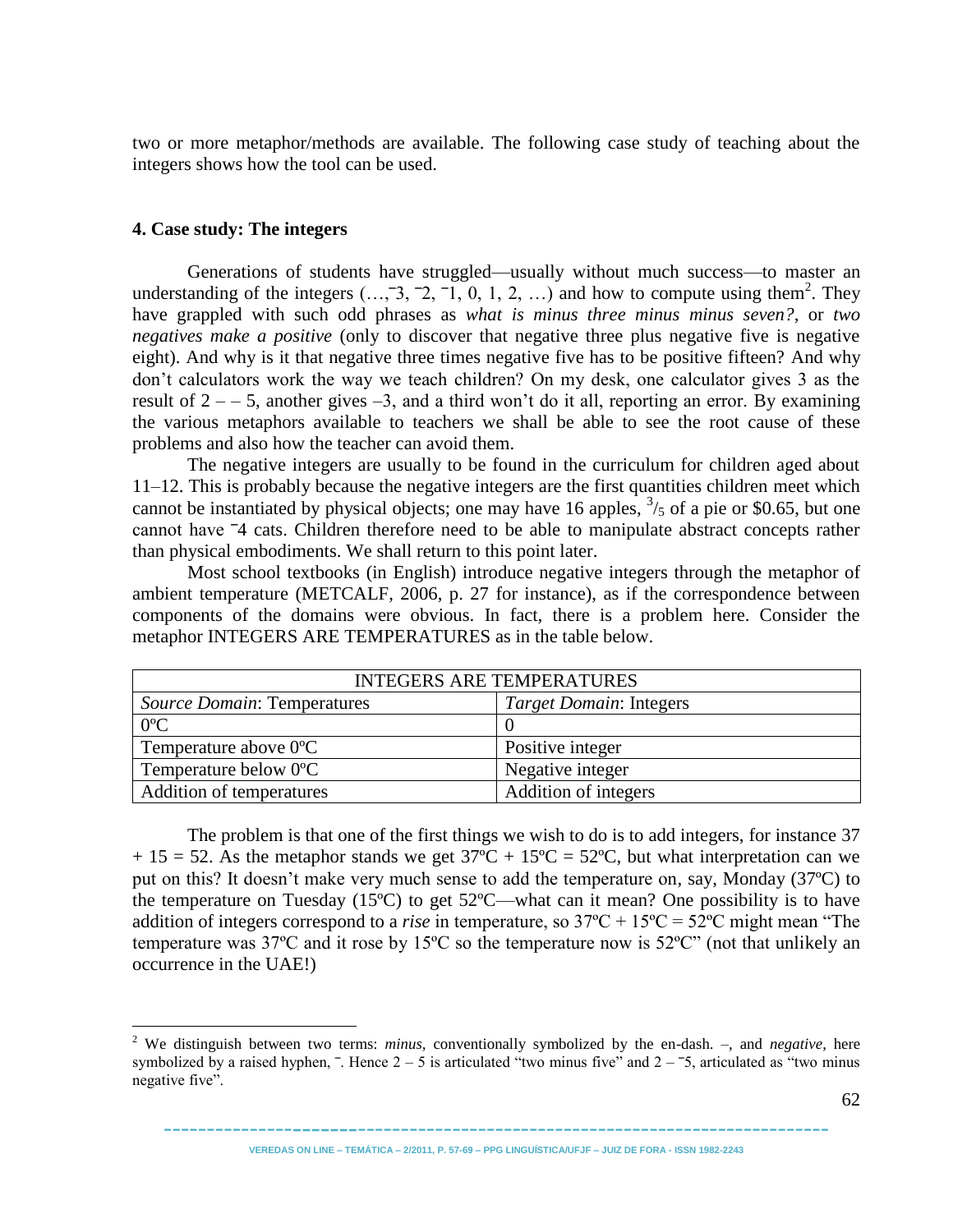The difficulty is that now a positive integer, say 3, corresponds to two entities in the source domain, a temperature above 3ºC *and* a rise in temperature of 3ºC. These are not the same thing at all. An analogous difficulty arises with subtraction. (The situation is worsened when we try to interpret subtraction as a fall of a negative quantity. I can model  $10 - 4$  by putting 10 apples into a pile and removing 4 of them. But I cannot model  $10 - 4$  in the same way.) Whilst one can imagine an adroit teacher handling this problem, when we try to include multiplication into the metaphor we begin to stretch credibility. We need to expand the metaphor.

| <b>INTEGERS ARE TEMPERATURES</b>                    |                            |  |
|-----------------------------------------------------|----------------------------|--|
| <b>Source Domain: Temperatures</b>                  | Target Domain: Integers    |  |
| $0^{\circ}C$                                        |                            |  |
| Temperature above $0^{\circ}$ C <i>or</i> a rise in | Positive integer           |  |
| temperature                                         |                            |  |
| Temperature below 0°C or a fall in                  | Negative integer           |  |
| temperature                                         |                            |  |
| Multiplication of temperatures                      | Multiplication of integers |  |

How would we interpret  $4 \times 3$ ? We cannot even consider  $4^{\circ}C \times 3^{\circ}C$  because the result would be 12°C<sup>2</sup>, an impossible entity. We could manage  $4 \times 3$ °C since that would be understood by children to mean  $3^{\circ}\text{C} + 3^{\circ}\text{C} + 3^{\circ}\text{C} + 3^{\circ}\text{C}$ , but here the 4 is now a multiplier: a count of the number of additions, not a temperature nor a rise in temperature. We now have a third interpretation for a positive integer. The situation is getting out of hand and we need to abandon this metaphor.

Some authors have invoked other metaphors for the integers; for instance, heights above sea level and depths below. This metaphor breaks down as quickly as the temperature metaphor—multiplying a height by another height must give us an area because height is really a measure of length. INTEGERS AS MONEY is another oft-tried metaphor. It has the attraction of practicality in the source domain but many children have difficulty with the idea of lending (subtracting) a debt (a negative integer). (The recent world-wide ‗credit crunch' might lead us to suspect many bankers have a spot of difficulty with it too.)

Few textbooks persist with the temperature, or indeed any of the others; most move swiftly to INTEGERS AS POINTS ON THE NUMBER LINE. This metaphor is quite complex and the reader is referred to Lakoff & Nùñez, (2000, p. 281) for a full account. We illustrate the spirit of the metaphor in the following diagram.





| INTEGERS AS POINTS ON THE NUMBER LINE           |                                |
|-------------------------------------------------|--------------------------------|
| <i>Source Domain:</i> Point locations on a line | <i>Target Domain: Integers</i> |
|                                                 |                                |

----------------------------------------------------------------------------- **VEREDAS ON LINE – TEMÁTICA – 2/2011, P. 57-69 – PPG LINGUÍSTICA/UFJF – JUIZ DE FORA - ISSN 1982-2243**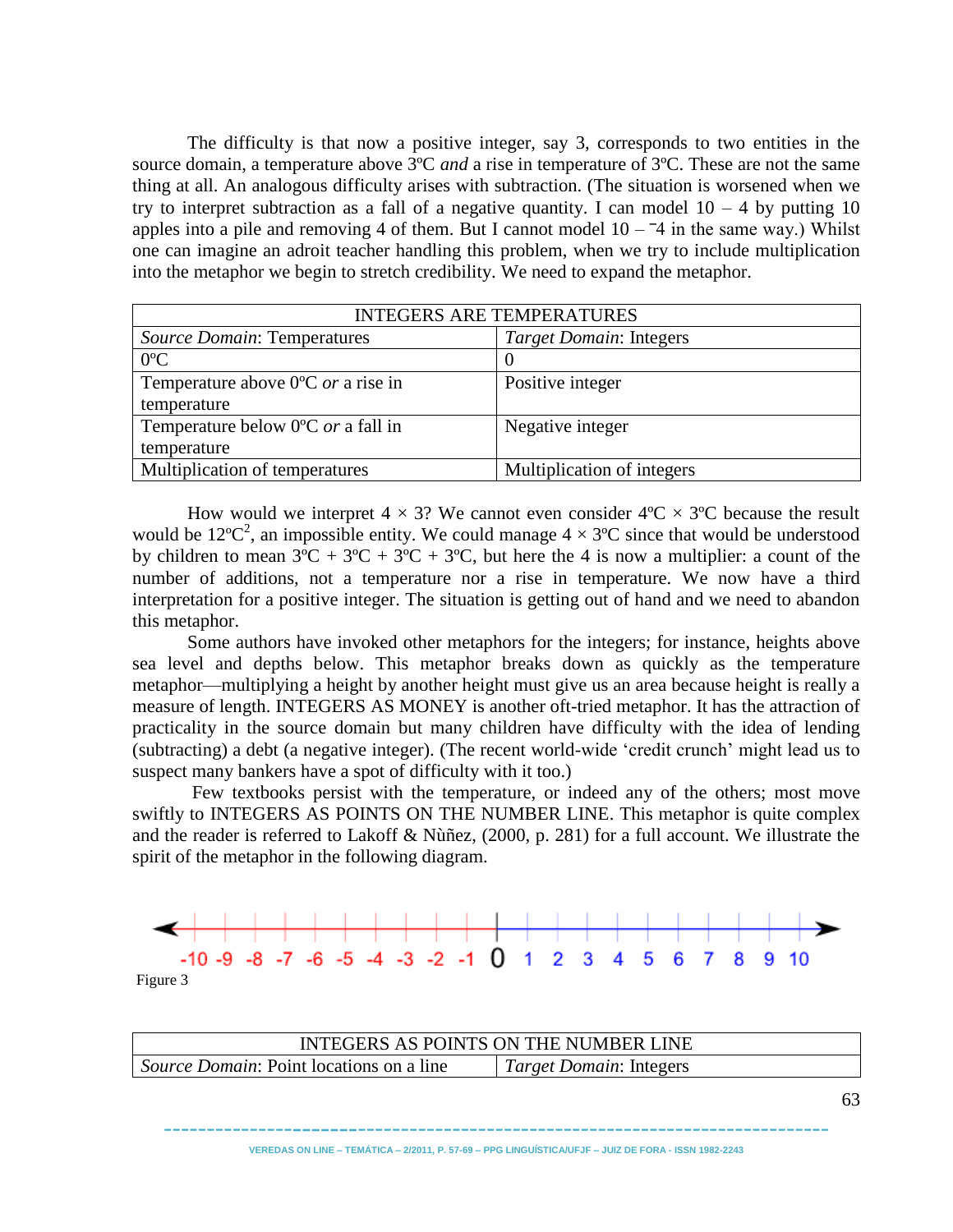| (The point labeled) $0$                    |                                             |
|--------------------------------------------|---------------------------------------------|
| (Labelled) points to the right of $0$ '    | Positive integers                           |
| Points to the left of $0$                  | Negative integers                           |
| The point $m$ is to the right of point $n$ | m > n                                       |
| The distance between $m$ and $n$           | The absolute difference between $m$ and $n$ |

(There are many more rows in the complete metaphor.)

Although this gives a visual interpretation of the integers, especially of their relative sizes, the source is scarcely less abstract than the target, and it does nothing to illuminate the difficulties described at the beginning of this case study. Nevertheless, many teachers of mathematics persist with this metaphor anyway, with the subsequent failure of many children to understand. Earlier it was pointed out that negative integers are typically introduced to children aged about 11–12. Although some children will at this age have moved to Piaget's stage of formal operations, many will still be in the stage of concrete operations. Piaget characterised this as one where children can carry out abstract operations but only with concrete things. A metaphor which exploits some kind of concrete apparatus would therefore be particularly apposite. There is such a one, INTEGERS AS COLOURED COUNTERS, and it is to this we now turn.

| <b>INTEGERS AS COLOURED COUNTERS</b>         |                          |  |
|----------------------------------------------|--------------------------|--|
| Source Domain: Counters                      | Target Domain: Integers  |  |
| A single green counter                       |                          |  |
| A single red counter                         |                          |  |
| $m$ green counters                           | $m$ , a positive integer |  |
| $n$ red counters                             | $n$ , a negative integer |  |
| A juxtaposition of 1 green counter and 1 red | $\theta$                 |  |
| counter                                      |                          |  |
| Physically place something onto the mat      | Addition                 |  |
| Physically take something from the mat       | Subtraction              |  |

Being concrete, this metaphor requires physical activity on the part of the children. They require a mat to play on. Only counters which are physically on the mat represent anything, counters off the mat are not involved. The children need to know that *p* plus 0 is just *p* and also that *p* minus 0 is *p*. The value of the game (or answer) is the value of the counters, wherever they may lie, on the mat. So if there are 5 green counters on the mat the value is 5, and if there are 6 red counters on the mat the value is  $\overline{6}$ . Zero is represented by a juxtaposition of 1 green counter and 1 red counter, so if there are, say, 5 green counters and 1 red counter, we may juxtapose the red counter with one of the green counters. This gives us a zero so the juxtaposed counters are removed from the mat and the value of the game is 4. At any time if an equal number of red and green counters is added to (or taken from) the mat, the value of the game is unaltered. In this metaphor addition of integers is modeled by adding things to the mat. Some examples will illustrate the method.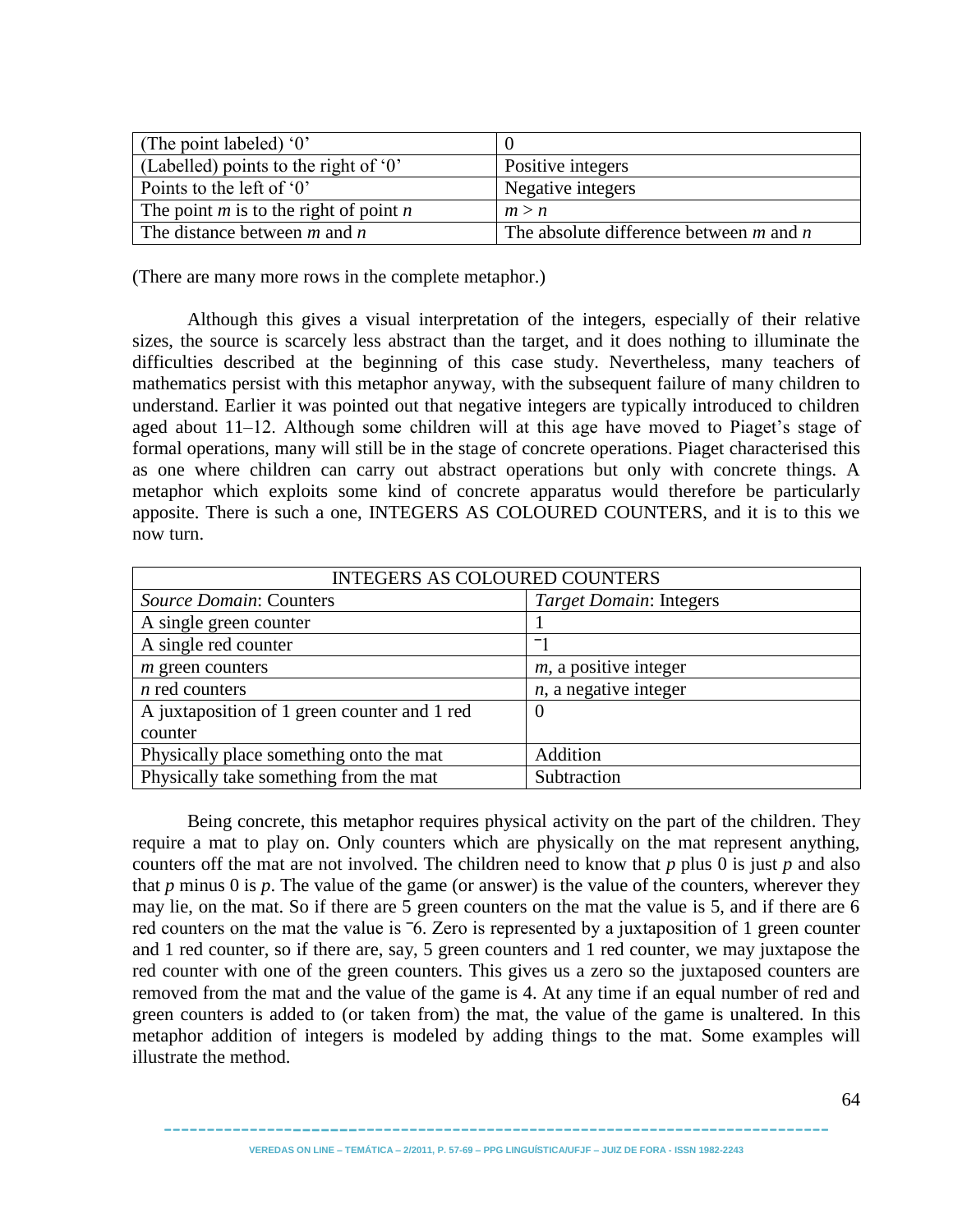| <b>Question</b> | <b>Setup</b>                                  | <b>Action</b>                                                                                                                                                                                                                                                                                                                                                                                                                                                                                                                               | <b>Result</b>                                                                                                                                 |
|-----------------|-----------------------------------------------|---------------------------------------------------------------------------------------------------------------------------------------------------------------------------------------------------------------------------------------------------------------------------------------------------------------------------------------------------------------------------------------------------------------------------------------------------------------------------------------------------------------------------------------------|-----------------------------------------------------------------------------------------------------------------------------------------------|
| $3 + 5$         | Begin with 3<br>green counters<br>on the mat  | Place 5 green counters on the mat                                                                                                                                                                                                                                                                                                                                                                                                                                                                                                           | There are now 8<br>green counters on<br>the mat. The value<br>of the game is 8.                                                               |
| $2 + 5$         | Begin with 2<br>green counters<br>on the mat. | Place 5 red counters on the mat. Match<br>one green counter with one red counter,<br>their combined value is zero so we can<br>remove the pair without changing the<br>value of the game. Repeat this manoeuvre.                                                                                                                                                                                                                                                                                                                            | There are no green<br>counters on the<br>mat, but there are 3<br>red counters left on<br>the mat. The value<br>of the game is <sup>-3</sup> . |
| $8 - 3$         | Begin with 8<br>green counters<br>on the mat  | Remove 3 green counters from the mat                                                                                                                                                                                                                                                                                                                                                                                                                                                                                                        | There are now 5<br>green counters on<br>the mat. The value<br>of the game is 5.                                                               |
| $2 - 6$         | Begin with 2<br>green counters<br>on the mat  | Remove 6 green counters from the mat.<br>We cannot do this because there are only<br>2 green counters there. Add 1 green<br>counter and 1 red counter together; their<br>value is zero so there is no change to the<br>value of the game. There are now 3 green<br>counters on the mat. Add another green-<br>red pair; their value is zero so there is no<br>change to the value of the game, but there<br>are now 4 green counters. Add 2 more<br>green-red pairs, there are now 6 green<br>counters on the mat so we can remove<br>them. | There are 4 red<br>counters on the<br>mat. The value of<br>the game is $-4$ .                                                                 |
| $-3 - 7$        | Begin with 3 red<br>counters on the<br>mat    | We need to remove 7 red counters but<br>there are only 3 there. Add a green-red<br>pair, their combined value is 0 so the<br>value of the game is unchanged, but there<br>are now 4 red counters on the mat. Add<br>another green-red pair-there are 5 red<br>counters on the mat. Add another green-<br>red pair, and another. There are now 7 red<br>counters on the mat, and 4 green ones.<br>Remove the 7 red counters.                                                                                                                 | There are 4 green<br>counters on the<br>mat. The value of<br>the game is 4.                                                                   |

It is not difficult to expand the table for INTEGERS AS COLOURED COUNTERS to extend the metaphor to account for the things we need to do with integers. However in the analysis table above, there is only one row for addition: in fact we need four rows, one for each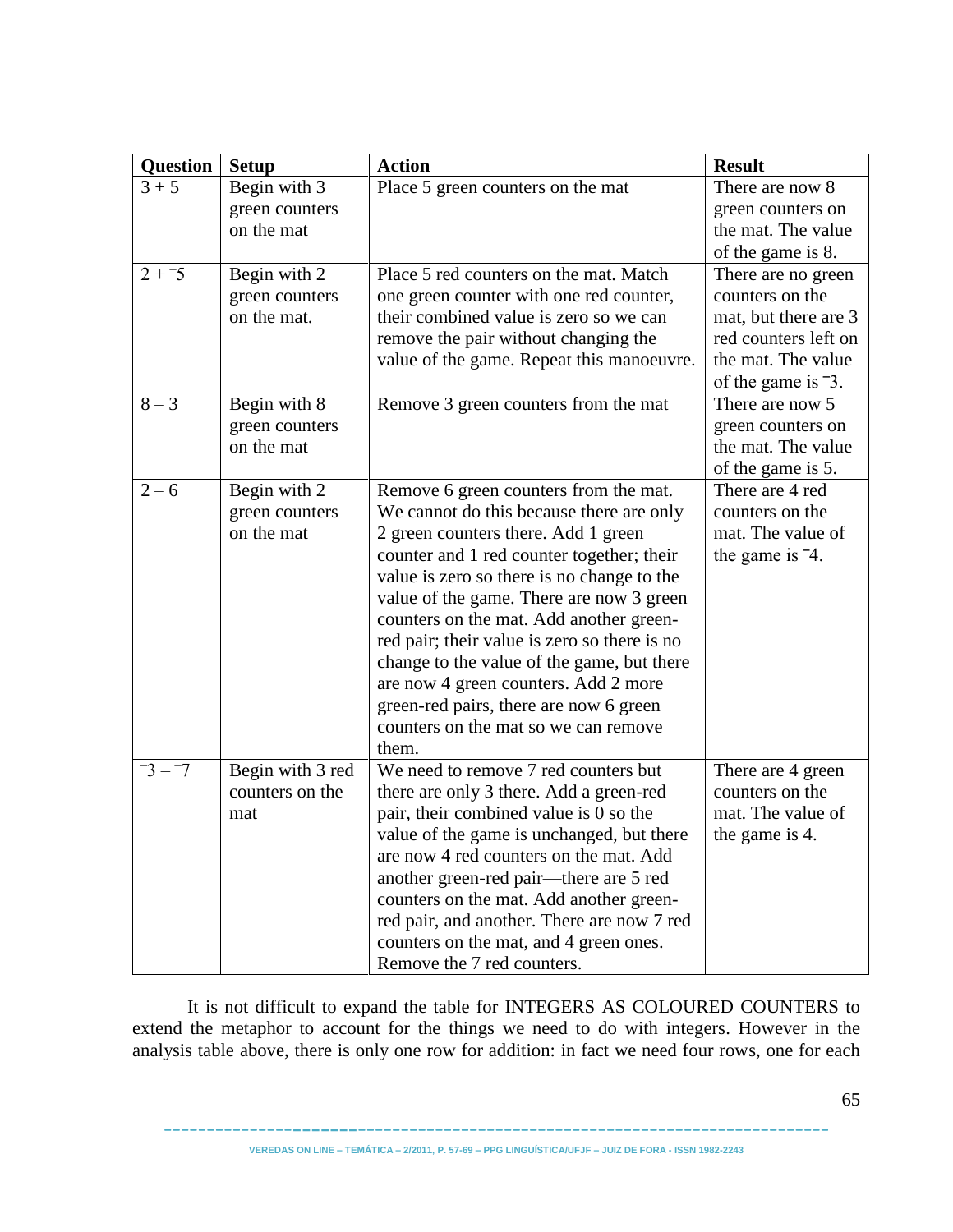of the possible additions types: positive + positive positive + negative  $\frac{1}{1}$  + positive negative + negative

We also need four rows for subtraction, multiplication and division, but in the interests of brevity we omit them here.

There is however one problem. We cannot model the division of a positive integer by a negative integer using counters. Consider  $12 \div 74$ ; whether we use partitioning or measuring we have to confront the fact that we cannot form  $\overline{4}$  groups—the count of a collection logically must be a positive integer. With this single exception, the metaphor INTEGERS AS COLOURED COUNTERS covers everything we need to use as teachers. But should we really use counters in secondary school? And what happens when the children have to take an exam? They may be allowed calculators but they are never allowed counters. In practice it does not take children very long to move from using physical counters to pictures of counters and there is no prohibition on drawing diagrams in mathematics. The following diagram illustrates the last example in the table above.



Figure 4

## **5. Implications for teachers**

The most important corollary of metaphoric analysis for teachers is that it provides a planning tool. For some years now I have introduced student teachers to the principle of planning lessons by metaphoric analysis. In essence they consider a topic and construct analysis tables for every metaphor they can find. By laying these out side-by-side a student can compare the metaphors against each other. In the case of integers we might have

INTEGERS ARE TEMPERATURES INTEGERS ARE ALTITUDES INTEGERS ARE BANK BALANCES INTEGERS ARE POINTS ON THE NUMBER LINE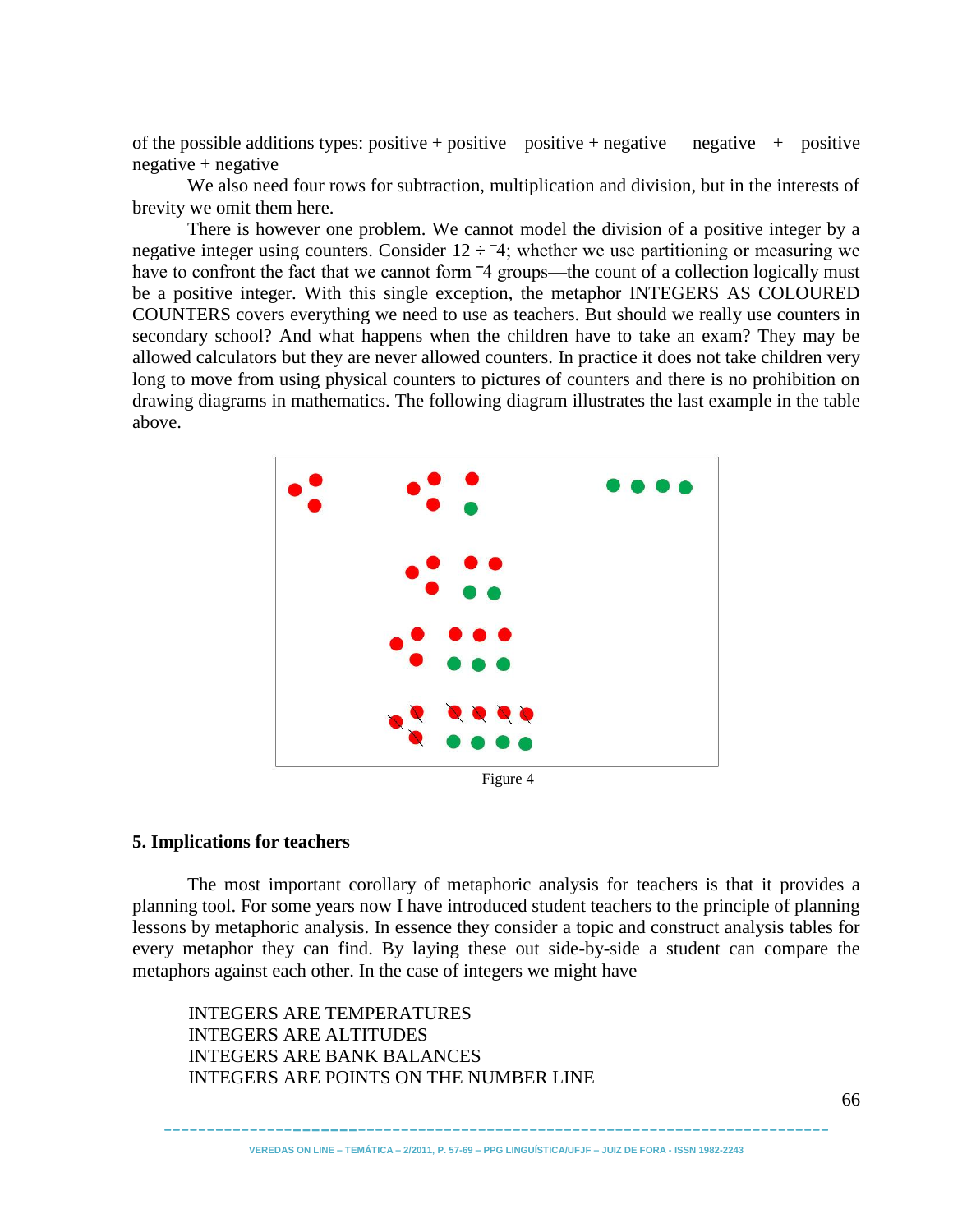## INTEGERS ARE ARROWS INTEGERS AS COLOURED COUNTERS

and more beside. By examining the analysis tables the student can see that all of the metaphors deal with zero quite well: as the freezing point of water, as sea level, as no cash in the bank, as the centre point of the number line, as the arrow with no length and a green counter and a red counter in juxtaposition. The student now may choose whichever of these s/he thinks best fits the children; the student may even choose to use all of them. However, when the student comes to plan the first lesson on addition examination of the tables will show that some of the metaphors do not allow the proper correspondences, as we saw earlier. The crucial point is that the teacher has a rational method for choosing or not choosing any particular metaphor to use in a particular lesson.

In the case of the integers, the best correspondence revealed by analysis of the tables is INTEGERS AS COLOURED COUNTERS, but this does not mean the student is obliged to use it. Often we find that the most complete metaphor is the most difficult to introduce—this should not surprise us because the better the match with the target domain, the closer the source will be to it conceptually and the more removed from real-life applications of the concept. As a consequence a teacher may well choose one metaphor for one part of a topic and a different one for another part. There is a danger lurking here though.

Textbooks, for good reasons of cost, rarely include more than one method/metaphor for a particular topic, and almost never more that two. This raises a number of issues, but one in particular is relevant here. It can happen surprisingly often that the metaphor used in the text does not sit very well with the experiences of the children, INTEGERS AS BANK BALANCES, for example. In such a situation teachers will, or at least should, draw upon their prior experience to present an alternative to the metaphor used in the text. Teachers (usually) have well-developed understandings of the mathematics they teach, so well in fact that they can switch effortlessly between metaphors. The difficulty is that their students cannot because they are still making sense of the material. There is a considerable risk of a teacher switching from one metaphor to another without explicitly pointing this out to the students. The result is a sort of pedagogical mixing of metaphors; the teacher is using one metaphor and the student is thinking with another. Teachers therefore need to take great care when switching between metaphors.

When considering which metaphor to employ for, say, the integers, some are a 'better fit' than others. The question naturally arises as to whether or not there is a 'perfect fit' that is a single metaphor which establishes a one-to-one correspondence between the source domain and the target domain. In mathematics, it is hard to see how there can be. For if there was a one-toone correspondence between every aspect of the source and target domains, then both would possess precisely the same properties, in which case they would be the same thing but with two different names. A mathematician would probably call this situation an isomorphism and promptly lose interest.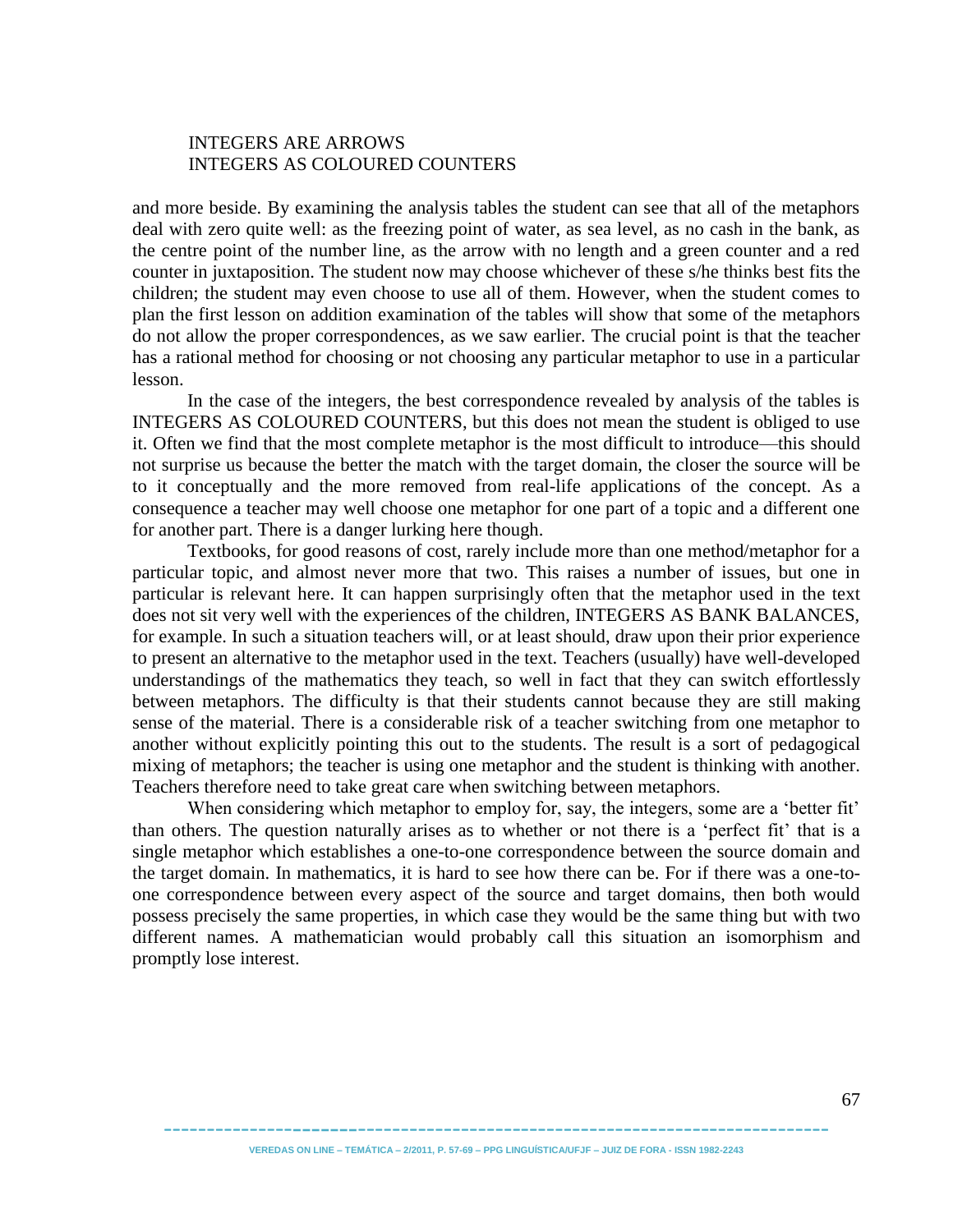#### **Conclusion**

Mathematics is a hierarchical discipline concerned solely with abstract concepts, built layer upon layer of metaphors. In the early years of study the metaphors can be drawn from the real world, but children do not have to learn very much mathematics before the metaphors involved are purely from one abstract domain to another. When this happens there is a danger that the teacher may consider the metaphors too difficult for the children and short-cut the process. For instance, when introducing the division of fractions, one well-known American elementary text book dispensed with any attempt to imbue any understanding of the process, instead entreating children "Ours not to reason why, just invert and multiply". But it is not necessary to by-pass an understanding of mathematics. Richard Skemp (1989b) produced a set of materials for use in primary school which although it does not mention metaphor once, is in fact a carefully structured set of activities which lead children through the layers of conceptual metaphors to a full understanding of the mathematics.

Teachers must be able to lead their children through their respective curricula as Skemp did his, by constructing a sequence of activities—mental or physical as appropriate—which take the children through the learning process. The tool of conceptual metaphoric analysis provides them with precisely the tool they need.

## **References**

BEREITER, C. (1985). Towards a solution of the learning paradox. *Review of Educational Research*, 55, 201—226.

COULSON, A. (1996). Markets versus monopolies in Education: The historical evidence. *Education Policy Analysis Archives*, **4**, 9. ISSN 1068-2341.

LAKOFF, G. & Nùñez, R.E. (2000). *Where mathematics comes from*. New York: Basic Books.

METCALF, P. (2006). *Cambridge IGCSE Mathematics*. London: HarperCollinsPublishers.

PIAGET, J. (1972). *The principles of genetic epistemology.* London: Routledge & Kegan Paul.

SKEMP, R. R. (1989a). *Mathematics in the primary school*. London: Routledge.

SKEMP, R. R. (1989b). *Structured activities for primary mathematics*. London: Routledge.

STASZKOW, R. & Bradshaw R. (1991). The mathematical palette. Saunders College Publishing.

STEWARTt, I. (1996). Nature's numbers: Discovering order and pattern in the universe. London: Phoenix.